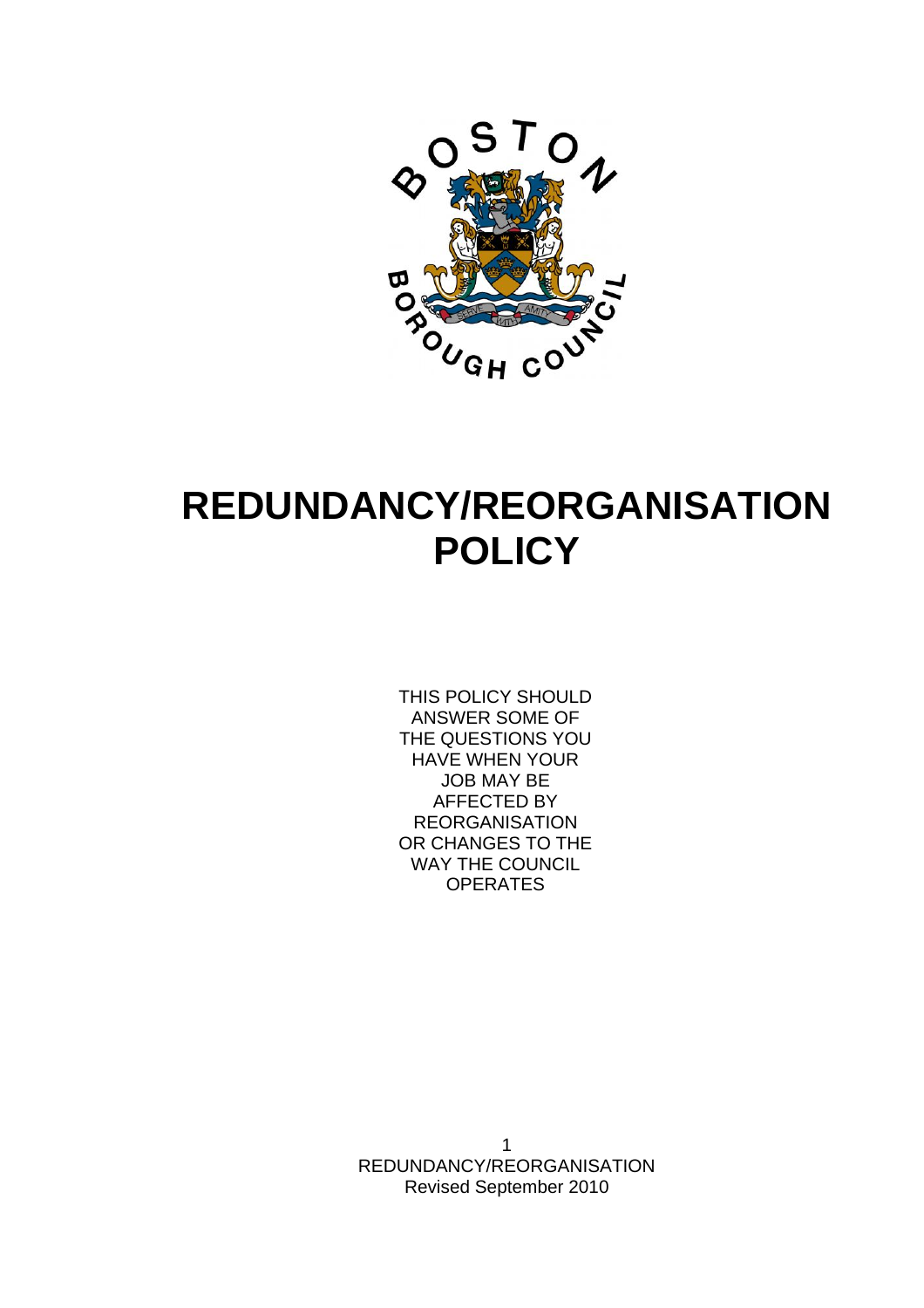### **Table of contents**

- 1. What does this policy cover?
- 2. When might a redundancy situation arise?
- 3. What is meant by a 'place of work' in the context of redundancy?
- 4. Who has the authority to decide whether staff will be made redundant?
- 5. Consultation what does this mean?
- 6. What is the selection process for posts within a reorganised service?
- 7. Selection procedure
- 8. Is an employee taking up a post in a re-organised structure subject to a probationary period?
- 9. If the Council is transferring work to another organisation and the employee is going to be employed by this new organisation can they be made redundant instead?
- 10. What is the consultation period for proposed redundancies?
- 11. What steps do managers need to take in redundancy situations?
- 12. When might redeployment be a possibility?
- 13. What is a trial period?
- 14. What is suitable alternative employment?
- 15. What might be considered unreasonable refusal of a suitable alternative job offer?
- 16. What if I am on maternity leave
- 17. What is pay protection and when might it apply?
- 18. What will the council do to help me find a new job if I am made redundant?
- 19. How will the council choose which staff will be made redundant?
- 20. Will the Council consider asking for volunteers for redundancy?
- 21. What pay would I be entitled to if I was made redundant?
- 22. Who does not qualify for a redundancy payment?
- 23. Redundancy Payment Calculation
- 24. What notice would I get if I were to be made redundant?
- 25. What happens if I am served with notice of redundancy and find a new job whilst I am working my notice?
- 26. Do I have the right of appeal against any decision to make me redundant?
- 27. If an employee works part time but the manager wants a full time employee. Can a manager dismiss this part time employee by reason of redundancy if they will not work full time?
- 28. If I am on a fixed term contract what might happen to me if there is a potential redundancy situation?
- 29. One of the team is approaching age 65 and the service is restructuring and there is a potential redundancy situation. What should the manager do?
- 30. How should a manager manage a redundancy situation where an employee is on long term sickness absence?
- 31. What should a manager do if there is a redundancy situation and an employee who is on long term sickness absence is not fit to participate in the selection process?
- 32. How should a manager handle a redundancy situation which includes a disabled employee?
- 33. Who does this policy apply to?

 $\mathcal{P}$ REDUNDANCY/REORGANISATION Revised September 2010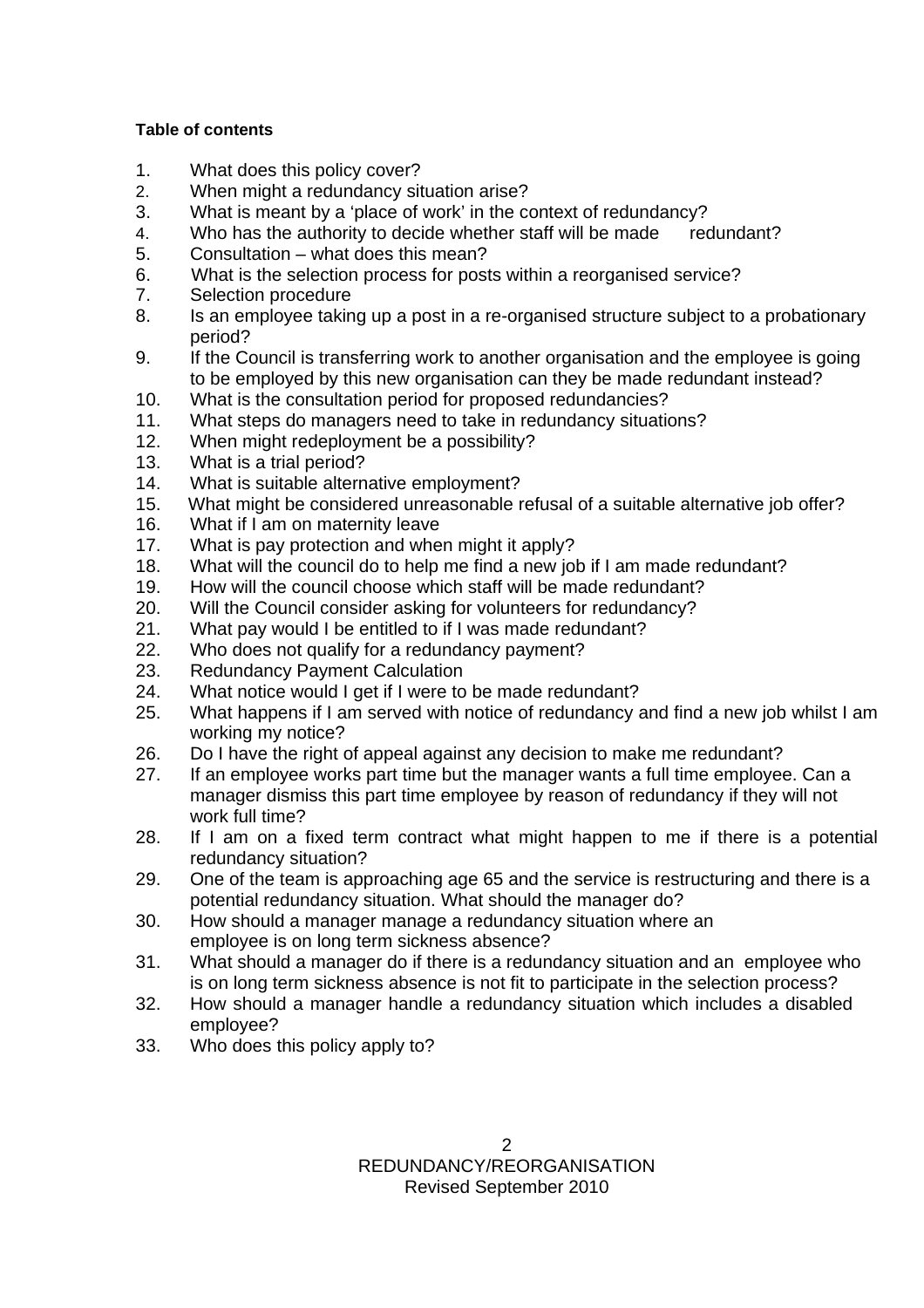# **1. What does this policy cover?**

This policy applies to changes which may occur as a result of reorganisation which result in either:

- a) redundancy
- b) redeployment/slotting in
- c) an offer of suitable alternative employment

The policy of Boston Borough Council is to plan as far ahead as possible to provide secure employment for its staff. However it is recognised that there have been, and may in the future continue to be, changes in the working of the organisation, its finances or organisational requirements which make restructuring and redundancies unavoidable.

# **Our objectives:**

- To take all reasonable steps to avoid and/or minimise the need for redundancy
- Ensure that meaningful consultation and communication takes place with employees and trade union representatives, in accordance with statutory requirements and good employee relations practice
- To ensure that where redundancy is decided the individuals concerned are given as much advance notification as is reasonably possible
- That the employees concerned and their representatives are informed of the decision prior to any public announcement
- Ensure that employees who are declared to be 'at risk' of redundancy have the opportunity to be considered for suitable alternative employment

# **2. When might a redundancy situation arise?**

Under the Employment Rights Act 1996 s.98, 'redundancy' is a potentially fair reason for dismissal.

An employee is deemed to be redundant (and therefore entitled to a statutory redundancy payment) when the dismissal is attributable wholly or mainly due to:

- 1. The fact that their employer has ceased (or intends to cease) to:
- a) Carry on the business for the purpose of which the employee was employed by it, or
- b) Carry on that business in the place where the employee was so employed, or
- 2. The fact that the requirements of that business have ceased or diminished (or are expected to cease or diminish) for employees to: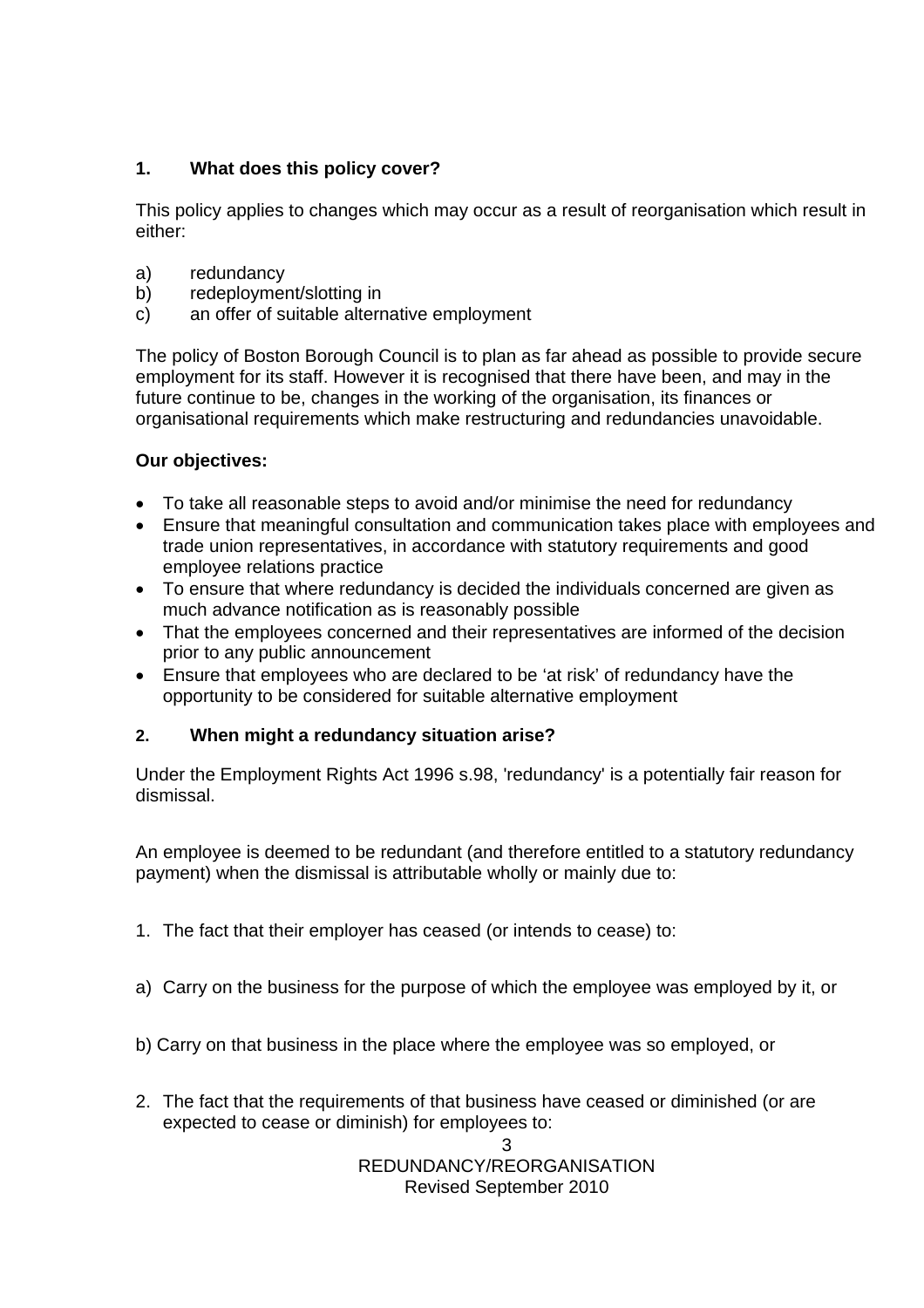- a. Carry out work of a particular kind, or
- b. Carry out work of a particular kind in the place where they are so employed

Therefore a redundancy situation arises where there is a need for a reduction in the number of employees at the place where the employee was employed or a reduction in the number of employees doing a particular kind of work.

# **3. What is meant by a 'place of work' in the context of redundancy?**

A place of work does not necessarily mean the actual buildings or premises in which you are employed but usually means the employer for which you work. Therefore in the case of Boston Borough Council if work moves from one location to another within the Borough this would not normally constitute a redundancy situation.

# **4. Who has the authority to decide whether staff will be made redundant?**

Members may make policy decisions which may mean that as a consequence a number of posts may need to be declared redundant. For example, if Members decide to close a Council facility such as a Library<sup>1</sup>, it is likely that as a result of this decision some posts may be declared redundant.

Members are unlikely to be involved with the specific details of redundancy. Approval of individual situations may not be made by an Elected Member(s). Such decisions may not either be made by Cabinet, Full Council or any other Council committee unless the post in question is a Chief Officer in which case the Human Resources Manager will refer the case to Full Council for approval.

In all other cases the authority for approving redundancies rests with the Head of Paid Service (Chief Executive).

# **5. Consultation – what does this mean?**

Consultation will start when a proposal has been made regarding the consideration of any changes which may result in redundancy or reorganisation but when a final decision has not been made. Statutory redundancy consultation will occur once a decision has been made which may result in redundancies.

Trade union representatives should be consulted on all redundancy proposals regardless of whether the staff in question are trade union members.

Staff and their representatives must be given reasonable time to be consulted over proposals.

The Council has adopted a Managing Change Agreement (Appendix 2) which should be used in conjunction with the Redundancy & Reorganisation Policy.

 $\lambda$   $1$  This is given as an illustration only and is not related to any current Council facility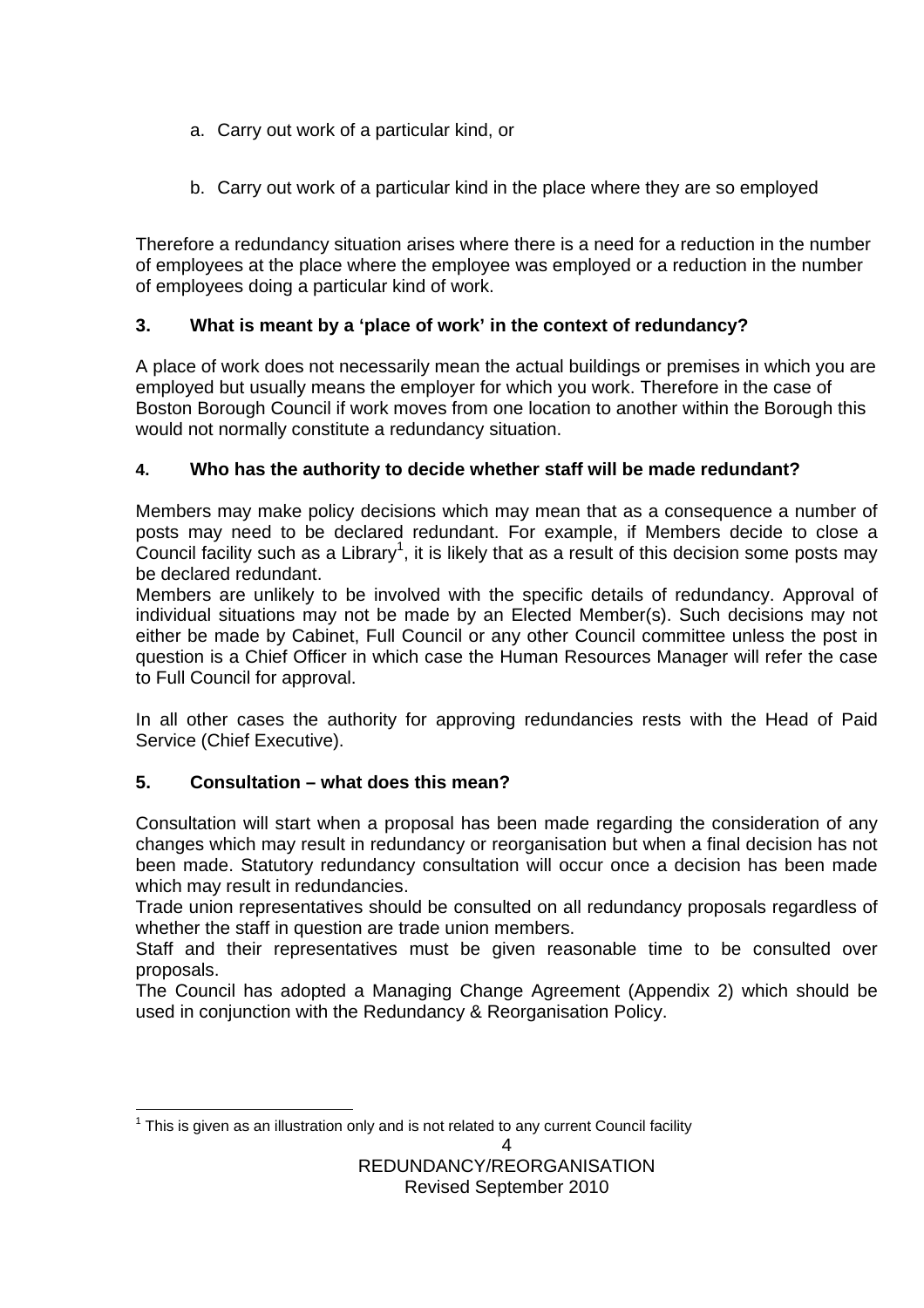# **6. What is the selection process for posts within a reorganised service?**

Managers should finalise the proposals, job descriptions and person specifications in liaison with HR. HR may need to evaluate jobs prior to any proposals for reorganisation in accordance with the Council's Job Evaluation procedures.

The process for staffing the new structure should then commence, as follows:

- Where a post in the new structure is fundamentally the same as the existing post and where there is just one employee for the job, then the manager should slot in the employee automatically, (assimilate them to the new post), without the need for an interview.
- For slotting to take place, the post has to be fundamentally the same. There is no agreed specific criteria for this, and it is a matter of judgement as to whether the post is fundamentally the same taking account the range and scope of accountabilities and the context in which the post operates. This will usually be outlined during the consultation phase of any proposed changes.
- Where the Council creates a different structure with different jobs, or where there is a reduction in the number of jobs in the new structure, there will normally be a ring-fence and initially only those staff currently employed in the service affected can apply for identified posts.
- An offer of a 'slot-in' may occur when reorganisation takes place which may result in changes to a departmental structure and as a consequence of this some changes to existing jobs.
- In this case a redundancy situation is not likely to apply nor is an offer of alternative employment because the key terms and conditions and duties remain unchanged.

# **7. Selection procedure**

Appointment to new posts within agreed structures will be made on the basis of an assessment of skills and competencies through a selection process. Staff not appointed through this process will be identified as being at risk of redundancy.

Where an employee is acting up or has been seconded to take on the **full** duties of an alternative post, the manager can include that employee in a ring fence on the basis of their acting up role or seconded role, provided they:

- have undertaken the duties of the post for a year or more
- their substantive post is within the service which is being restructured, i.e. employees cannot be 'slotted' into a post they are seconded into.
- $\bullet$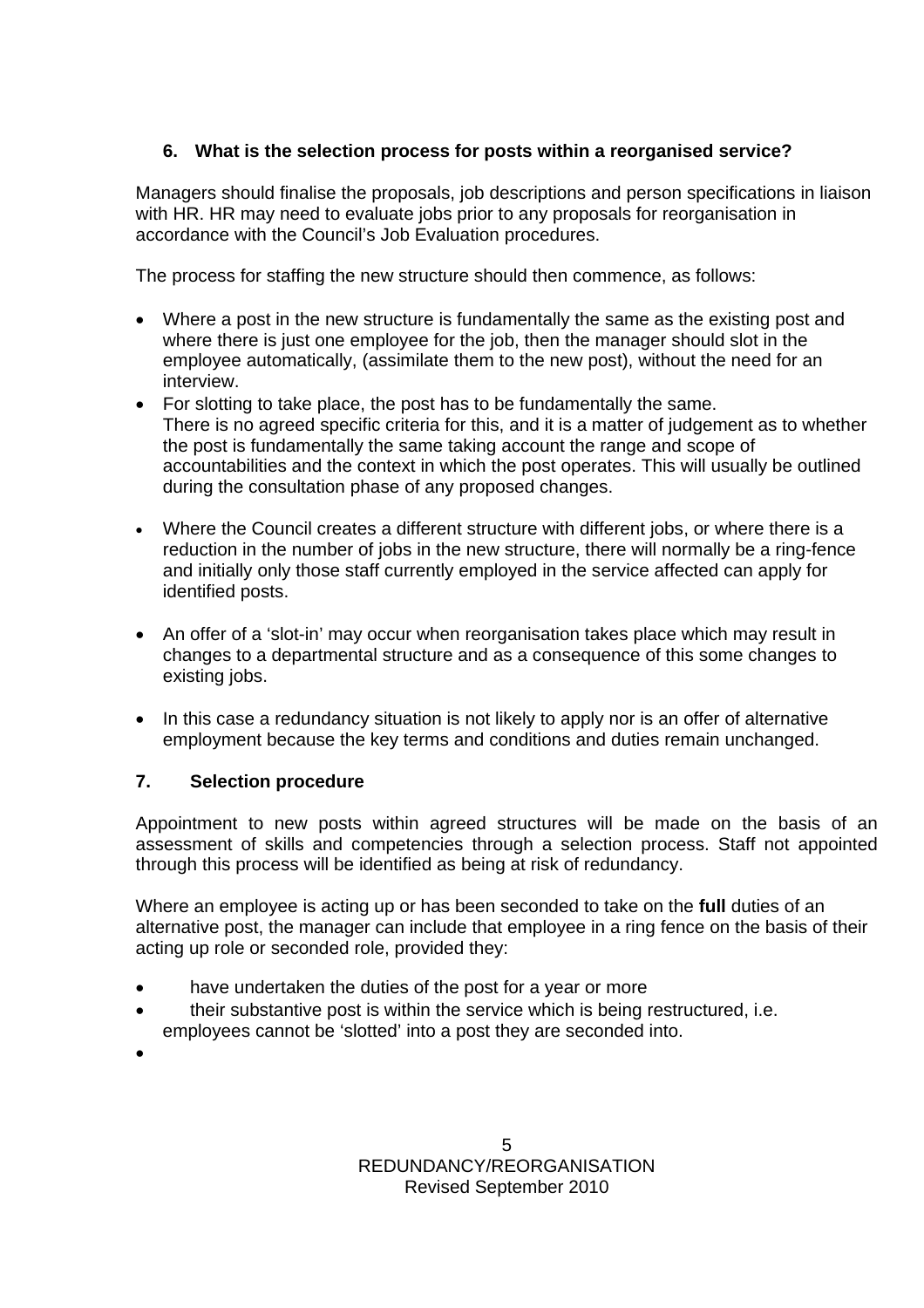## **8. Is an employee taking up a post in a re-organised structure subject to a probationary period?**

No. An employee is entitled to a four-week trial period if they are offered suitable alternative employment to help them and the service area determine whether they are suitable for the new role. Following this the normal performance management process would apply with additional support and training identified as appropriate.

## **9. If the Council is transferring work to another organisation and the employee is going to be employed by this new organisation can they be made redundant instead?**

This situation is covered by the Transfer of Undertakings (Protection of Employment) (TUPE) Regulations 2006. In this situation the Council usually transfers work to the new organisation with existing staff. Therefore there will not be a redundancy situation. An employee may not wish to transfer to the new organisation and if they choose not to transfer they are treated as having resigned. The employee is not therefore in a redundancy situation. The main consequences of TUPE are:

- The new employer has to take over the contracts of employment of the employees on existing terms and conditions
- All rights, duties, powers and liabilities are transferred
- Employees have continuity of employment for all rights
- Any dismissal connected with the transfer is automatically unfair, unless the employer can show an economic, technical or organisational reason (ETO) which will result in changes to the workforce. Redundancy, however, is one of the most common ETO reasons.
- Collective agreements with recognised trade unions, including an agreed redundancy policy, are transferred to the new employer

Therefore, as there is no dismissal, there will be no redundancy payment.

# **10. What is the consultation period for proposed redundancies?**

Consultation should begin as soon as the Council contemplates proposing redundancies. The period of time varies with the number of proposed redundancies:

- For collective redundancies, legislation requires the Council to consult 'in good time' with appropriate representatives. For the purposes of this policy representatives are those recognised as representatives of UNISON and GMB trade unions.
- The Law specifies minimum periods of time for consultation as follows:
- If there are to be between 20 and 99 redundancies in any one establishment within a 90 day period, consultation must take place at least 30 days before the dismissal takes effect.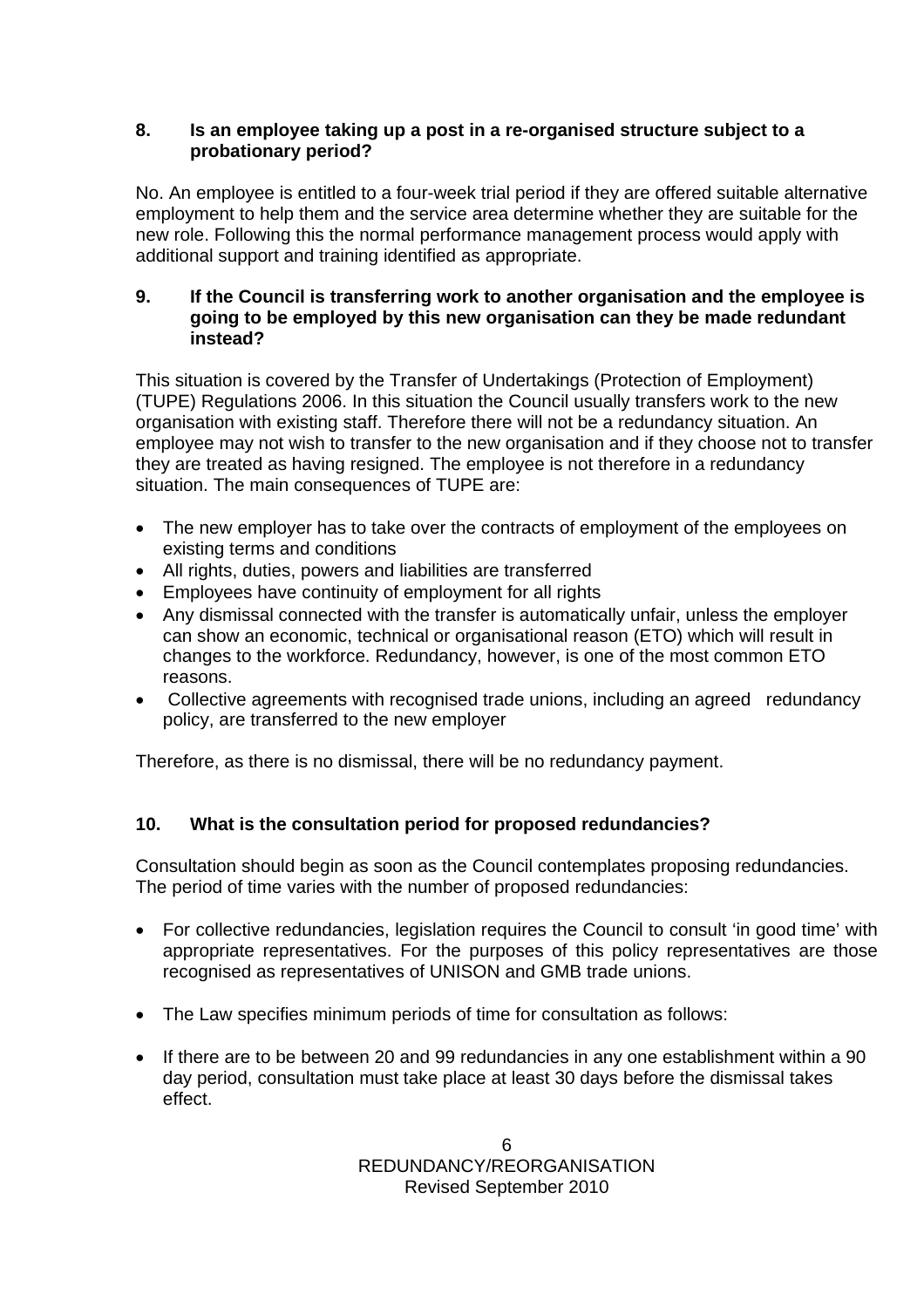- If there are to be 100 or more redundancies in any one establishment within a 90 day period, consultation must take place at least 90 days before the first dismissal takes effect.
- There is no set period of time for collective consultation where redundancies involve less that 20 employees however the Council recognises that 30 days would be a reasonable minimum period in normal circumstances.

Consultation with employee representatives will cover those employees likely to be dismissed and those who may be affected by the measures taken in connection with those dismissals e.g. staff having to take on reallocated work.

The Council will supply to the representatives at least the following information:

- Reasons for proposals
- Numbers and descriptions of employees it is proposed be dismissed
- Total number of employees employed at the establishment in question
- Proposed methods of selection
- Proposed method of carrying out the dismissals including the period over which dismissals are to take effect and payment calculation (Appendix 1)

The consultation may also cover the following:

- Arrangements for travel to work where work is available in a different location
- Local arrangements for reasonable time off with pay to seek alternative employment or make arrangements for retraining
- Internal and external help available to find alternative work
- Redundancy counselling

The consultation should include ways of avoiding dismissals, reducing the number of employees to be dismissed and mitigating the effects of dismissals.

The Council's standard Formal Consultation Document (Appendix 3) will be supplied to staff and their representatives where appropriate to ensure that all necessary information is provided.

At whatever point consultation takes place, the Council will consult with representatives and consider any alternatives that are suggested to establish if there are any other viable options to redundancy. At the end of this consultation period the Council will agree with the representatives that the consultation period has been completed and will confirm the outcome. At this point if the decision is that the redundancies will have to take place, then it is at this time that the individual employees affected will be notified that they are to be made redundant.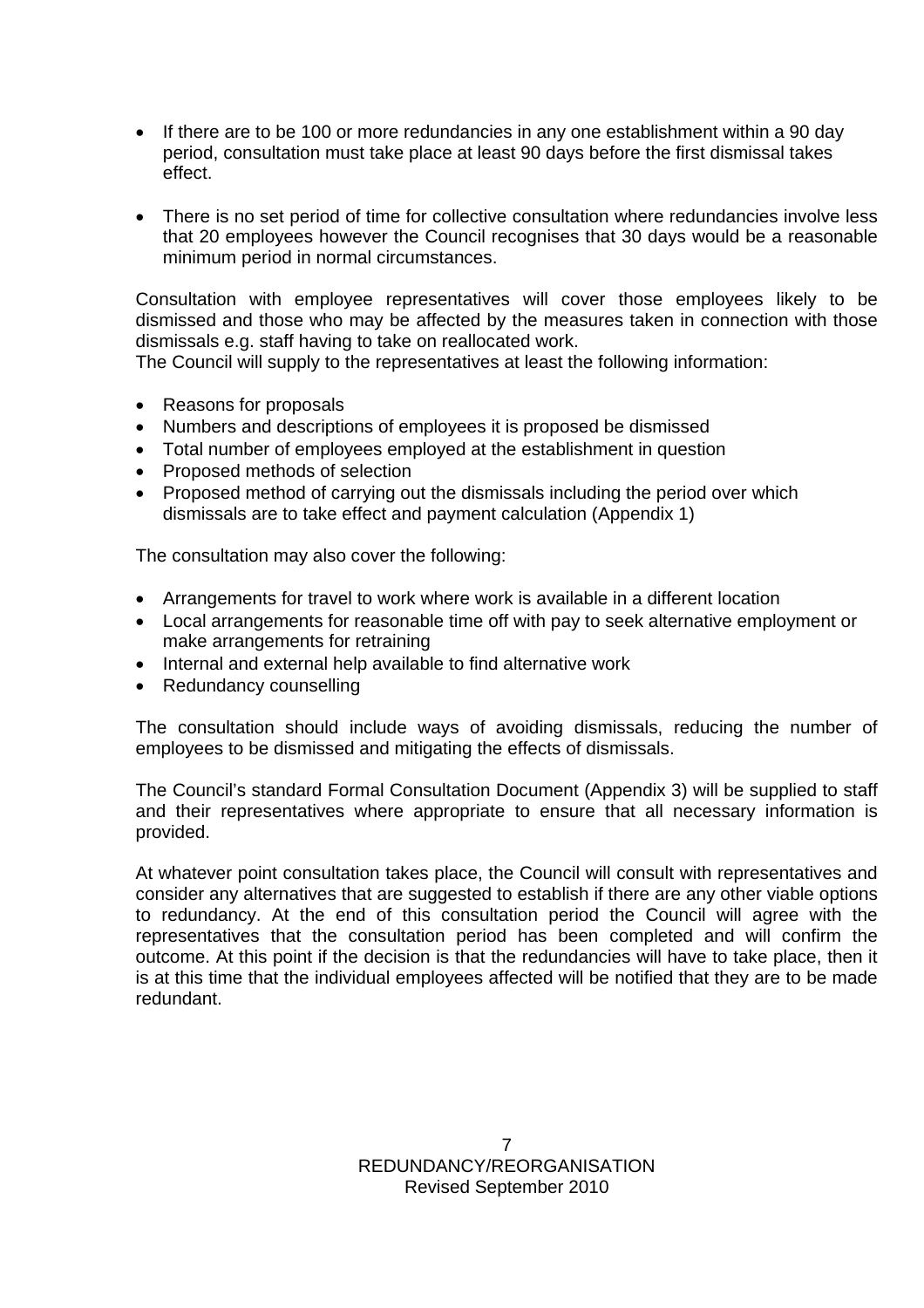## **11. What steps do managers need to take in redundancy situations?**

Notification must be provided to the Secretary of State for Trade and Industry of the Council's intention to make redundancies, on form HR1 in accordance with the following schedule. At the same time, a copy of the HR1 form should also be given to the trade unions that are being consulted. HR will ensure this notification is made once notified by relevant managers of the proposals.

| Number of employees to be made   Time Limits for Notification<br>redundant |                                                                                                                                             |
|----------------------------------------------------------------------------|---------------------------------------------------------------------------------------------------------------------------------------------|
| Less than 20 employees                                                     | Not required                                                                                                                                |
| 20-99 or more employees within a 90<br>day period                          | At least 30 days before the<br>redundancies are effected, in any<br>event, before giving notice to<br>terminate an employees contract       |
| 100 or more employees within a 90<br>day period                            | At least 90 days before the<br>redundancies are to be effected, in<br>any event, before giving notice to<br>terminate an employees contract |

## **Failure to notify the Secretary of State for Trade and Industry in accordance with the above requirements can lead to a fine of up to £5,000 being imposed.**

## **12. When might redeployment be a possibility?**

Where any post faces redundancy, the Council will make every effort to redeploy the individual wherever possible.

Staff at risk of redundancy or those who have been served notice of redundancy will automatically have all suitable vacancies 'ringfenced' to them.

If an employee is offered and accepts employment in another establishment of the Council within reasonable daily travelling distance of his/her home but involving additional distance and cost, the Council may provide some financial assistance. This is unlikely to occur whilst all of the establishments of the Council are within the Borough of Boston. Consideration would be given where the place of work changed to outside of the Borough depending on distance to be travelled and any other relevant circumstances.

## **13. What is a trial period?**

Offers of alternative employment (at the same, lower or higher grade) are subject to a statutory four-week trial period. This only applies if any key term of the new contract differs from the corresponding term in the old contract for example a change in terms and conditions of employment. This would only be relevant if the employment on offer is considered to be a suitable alternative.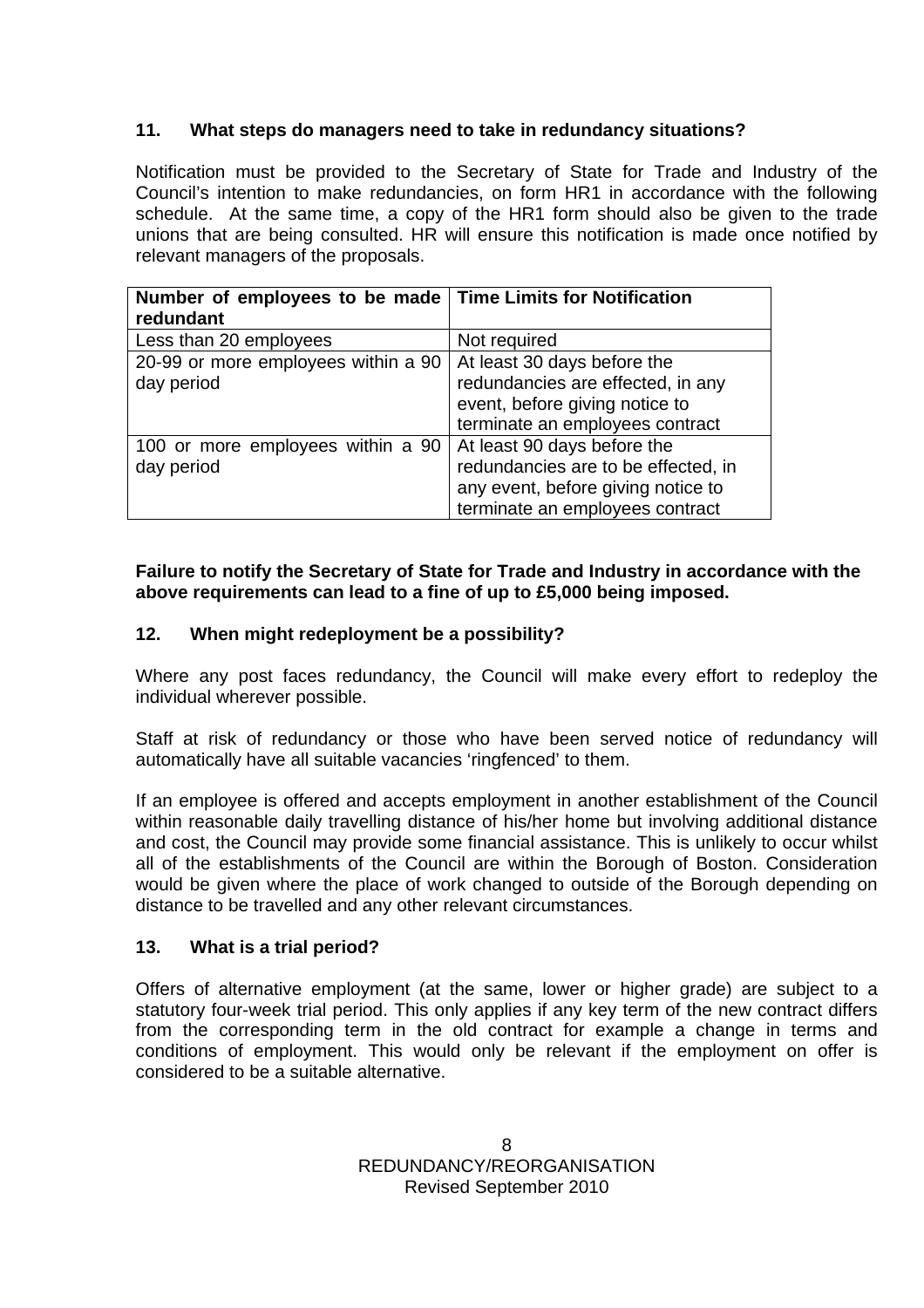An offer of a trial period in the new role may include training and support where appropriate. Should staff accept an offer of alternative employment within the Council prior to any formal notice of redundancy being served the Council will endeavour to offer a trial period or secondment for a minimum of four weeks.

Any offer of a new position will be made in writing. The employee must reply in writing to the offer confirming their acceptance, or not, of the new position.

The new job must start immediately after the old one finished or within a four week period.

The employee is entitled to try the new job for a four week trial period. A longer trial period may be agreed if this is necessary for retraining. If he/she decides not to accept the job during or at the end of the trial period he/she will be treated as having been dismissed for redundancy when the old job ended or will be on notice of dismissal if the old job has not yet ended.

If at the end of an agreed retraining period the employee is not competent or if during the training period it is judged that he/she will not become competent, his/her employment will be terminated and he/she will still qualify for a redundancy payment.

Managers can only extend trial periods by agreement for retraining purposes. The agreement must:

- be in writing
- set out the date on which the period of retraining will apply
- set out the terms and conditions that will apply to the employee at the end of the retraining period

It is important to note that an employee who works longer than the four-week trial period in the new role without an agreed extension is deemed to have accepted the new position and would therefore lose the right to any redundancy payment.

#### **14. What is suitable alternative employment?**

#### **Suitable Alternative Employment**

It is up to the employee to decide whether the alternative work offered is considered to be suitable. If a suitable job offer is made which is broadly comparable to the existing job (e.g. grade, job content, status, place of work etc.) and the employee unreasonably refuses it there may be no liability to make a redundancy payment.

In cases of redundancy and/or restructuring, flexibility on the part of employees is paramount. Alternative offers of employment may be made to staff at risk of redundancy and they should be reasonable about any alternative offers made to them and accept trial period or secondments where possible. It is of paramount importance that employees should be prepared to consider a wide range of alternative jobs.

Employees should also be aware that in any organisation they would be expected to adapt to new methods of working and techniques in their current and any revised roles.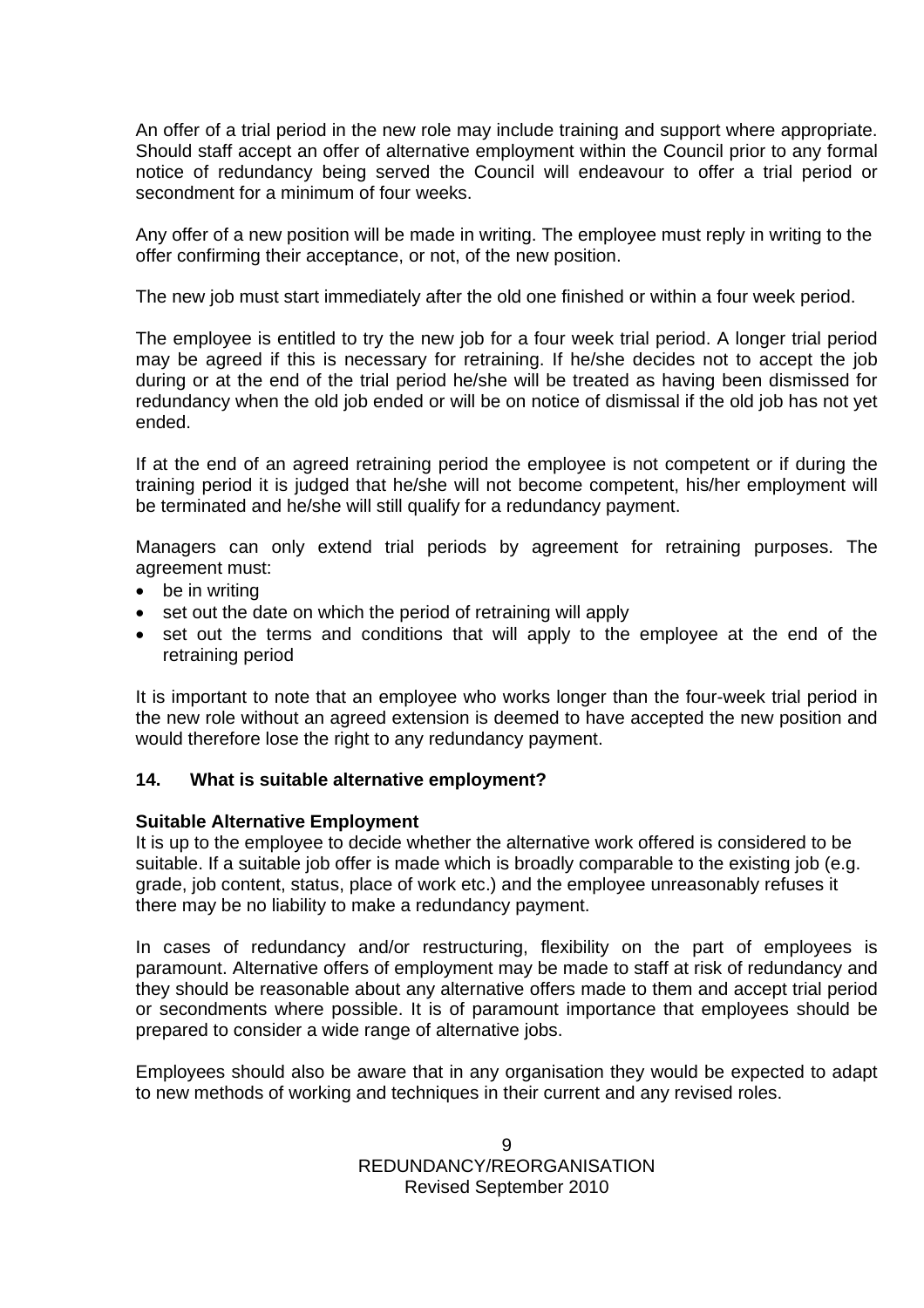The following factors might influence employee's decisions about whether the alternative employment on offer is suitable:

#### **Status**

Any loss of status may be eased by allowing the employee preferential treatment should the original job become available again following a change in circumstances.

#### **Location**

The employer should consider the degree of disruption likely to be caused by a change of location and any additional expense incurred. Any increase in travelling time should be considered in relation to the personal circumstances of the employee.

#### **Working environment**

This may be especially important for those employees who suffer a health complaint or disability. Consideration of workplace assessments should be given in these circumstances to assess suitability.

#### **Hours of work**

Any change in an employee's hours of work, for example in shift patterns, may be considered unsuitable if it fails to take account of the individual's personal circumstances (this does not apply to situations where proposals to change shift patterns are made to jobs not at risk of redundancy).

#### **16. What might be considered unreasonable refusal of a suitable alternative job offer?**

Unreasonable refusal may arise where the differences between the new and old jobs are negligible or where the employee assumes rather than investigates the changes that a new job might involve in, for example, travelling time or working conditions. Refusal may be reasonable if the new job would cause domestic upheaval, for example if there was a considerable change in working hours. In deciding whether to accept an offer of alternative employment it will be sensible for employees to bear in mind the availability of other employment should they refuse the offer.

## **16. What if I am on maternity leave**

- The manager should include this employee in the consultation process that they have with the other staff. The manager should send them the information about the new structure, proposed new posts and changes.
- It is important for managers to send communications in a format agreed with the employee - e.g. sent in the post or emailed - so that the employee can pick up important information as quickly as possible.

There are other important considerations to bear in mind when a member of staff is on maternity leave:

Managers will need to make arrangements to include the employee in the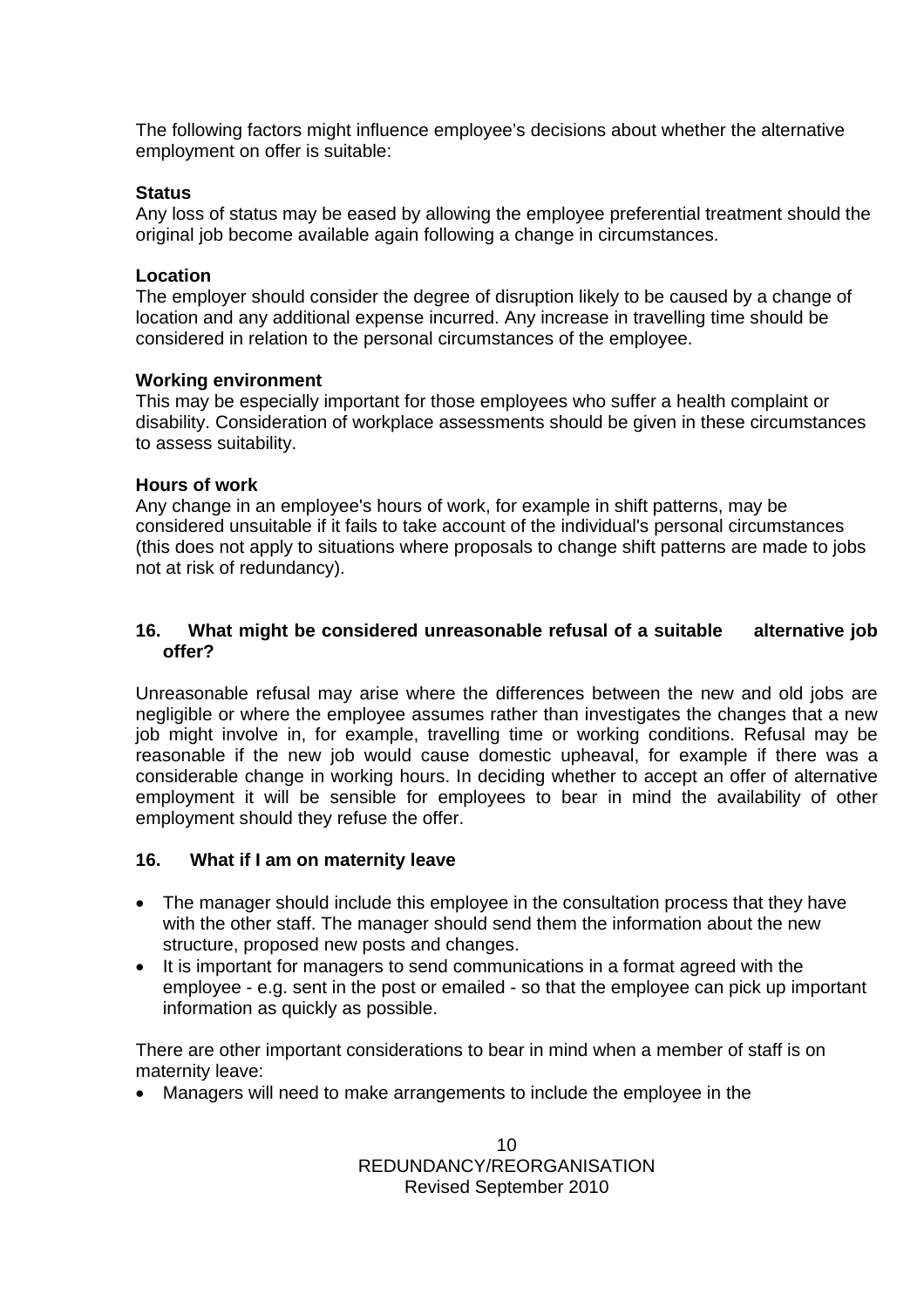selection process and allow them sufficient time to make child-care arrangements, for example. Employees on maternity leave have the right,

but not the obligation, to attend for selection interviews at the same time as others if they wish. The Council cannot require an employee on maternity leave to attend a selection interview. Once the employee has returned to work, she will be required to participate in a selection process at that stage.

- Where it is not practicable either to continue to employ a woman who is on maternity leave or to permit her to return to work because she is redundant, the employer must offer her any suitable vacancy that exists.
- A manager should not select a woman on maternity for redundancy except in a situation where the Council has decided that a whole group of staff are no longer needed. In that case, managers would not apply selection criteria because the whole service has closed. However, in this circumstance there would be a need to try to identify suitable alternative employment (redeployment) to avoid the redundancy situation.
- Managers must offer a woman on maternity leave who is under notice of dismissal on the grounds of redundancy any suitable alternative vacancy available. There would be no need for a woman absent on maternity leave to compete for a suitable alternative post as legislation imposes an obligation on the employer to offer a vacancy to the absent employee.
- It is automatically unfair dismissal to select a woman for redundancy on the Grounds of her pregnancy
- Under the Maternity and Parental Leave Regulations 1999, it is automatically unfair to dismiss an employee for reasons connected with pregnancy, maternity, parental leave or dependant care leave.
- Redundancy during maternity leave will end the contractual obligations to both maternity pay and the right to return. Redundancy does not affect statutory maternity pay (SMP). This continues to the end of the Maternity Pay Period.
- Any payments made to the employee in respect of occupational maternity pay go towards meeting the employer's obligations in respect of notice pay.

Please refer to the maternity leave and pay policy.

 A woman who is pregnant or on maternity leave and is dismissed is entitled to a written statement of the reason for dismissal. The employee does not have to request this statement.

# **17. What is pay protection and when might it apply?**

Where an employee accepts an offer of suitable alternative employment in a lower graded post as an alternative to redundancy the Council's normal pay protection arrangements will apply. Please see the Pay Protection Policy for more details.

Should an employee be aged 50 or over at the point where their salary is reduced because of this grade change, the Local Government Pension Scheme flexible retirement provision becomes an option. Please refer to the Retirement & Pensions Policy.

Employees who are appointed to a job with a lower salary can also apply for a certificate to protect their pension. . Please refer to the Retirement & Pensions Policy.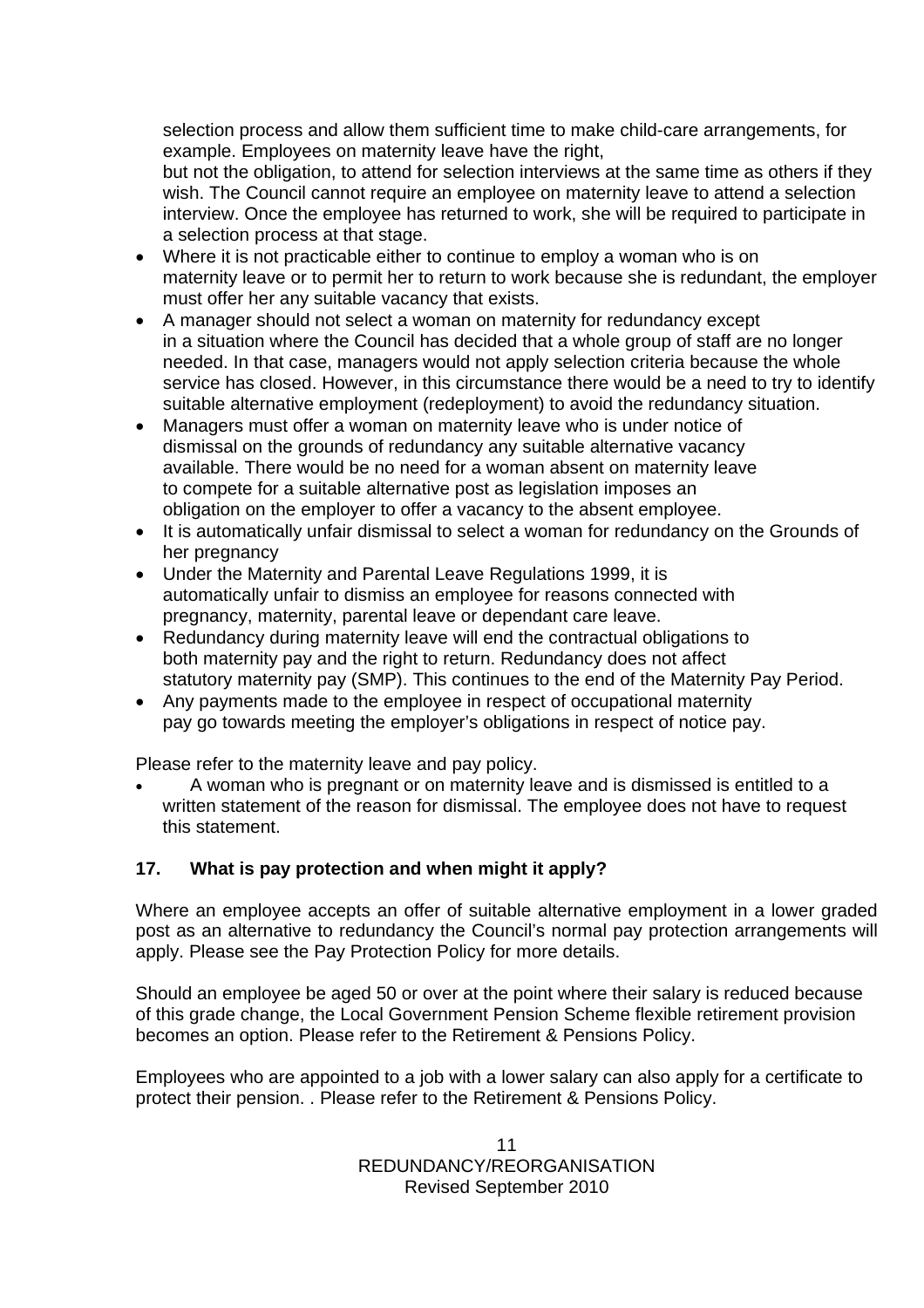## **18. What will the council do to help me find a new job if I am made redundant?**

Employees given notice of redundancy are entitled to reasonable time off to seek alternative work or for retraining. The Council will, where possible, assist employees in their search for alternative work and seek assistance from other organisations where necessary e.g. JobCentrePlus.

The following additional support measures may be available:

- Outplacement support will be sourced (if appropriate)
- Retraining
- Support in applying for alternative employment
- Financial advice

## **19. How will the council choose which staff will be made redundant?**

The process of choosing which staff will be made redundant is known as redundancy selection.

Where selection for redundancy is necessary e.g. in areas where it has been identified that, for example, 5 out of 20 staff are to be made redundant rather than the situation where a single post is no longer required, the redundancy selection process should incorporate the following:

- Fair selection ( selection for redundancy must not be based on criteria such as age, sex, membership of a trade union and other factors governed by legislation)
- Assessment of employee skills and performance against the requirements for remaining work
- Selection should not necessarily be made on a "last in first out" basis
- Attendance records (taking into account any disability or pregnancy related absences)

The Council may be liable to pay compensation for unfair dismissal if it:

- Does not select fairly those to be made redundant
- Fails to carry out proper consultation
- Does not make arrangements for redundancy in a reasonable way

The Council will ensure that not only will the drawing up of selection criteria be done objectively and consistently but also the application of the criteria.

Care will be taken to ensure that selection criteria are not directly or indirectly discriminatory on grounds of race, gender, disability etc.

Where a member of staff may feel that they have been unfairly selected for redundancy they may lodge a grievance through the Council's Grievance Procedure.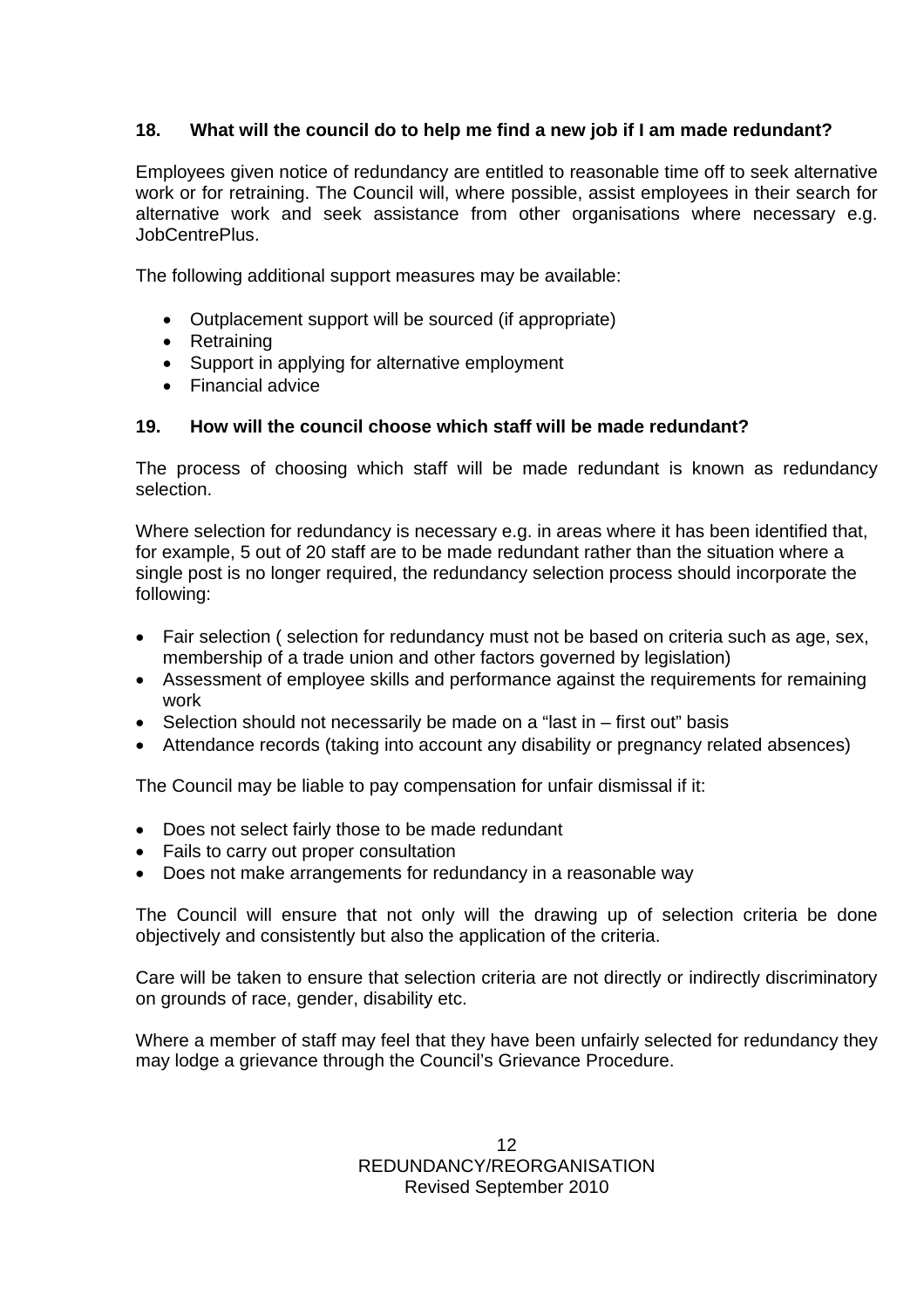# **20. Will the Council consider asking for volunteers for redundancy?**

Where volunteers are sought from the workforce for redundancy as opposed to compulsory redundancy, the Council will select from the list of volunteers those who are to be dismissed. In situations where the number of volunteers exceeds requirements, employers should be alert to the potential reaction of some employees not selected. Selection for voluntary redundancy will be carried out as selection for compulsory redundancy above.

# **21. What pay would I be entitled to if I was made redundant?**

Before an employee has entitlement to redundancy pay, he/she must have completed two years continuous service with the Council (or continuous local government service) since the age of 18 years. Service after the age of 65 does not count towards redundancy pay.

If an employee who is under notice of redundancy receives an offer of a job from another Modification Order<sup>2</sup> body before the termination of his or her employment and takes it up within 4 weeks of the end of the old employment, there will be no dismissal for redundancy payment purposes and a redundancy payment will not be payable.

If an employee does take up the offer of the new job with the Modification Order body in these circumstances, the provisions relating to a trial period within the Employment Rights Act will apply. Therefore, if the employee decides not to continue with the job during the first four weeks he or she will be able to terminate the contract (with or without notice) and receive a redundancy payment from the old employer.

# **NB**

If an employee unreasonably refuses a suitable offer of employment from a modification order body, then he or she may not be entitled to a redundancy payment.

(A Modification Order Body is usually another local authority, regional development agency or other related employer. Employees should view the full list if they are uncertain of whether a prospective employer is included.)

# **22. Who does not qualify for a redundancy payment?**

- Those employees subject to a fair retirement procedure
- Apprentices who are not employees at the end of their training

# **23. Redundancy Payment Calculation**

Please see appendix 1 for details of the Council's redundancy pay entitlements. Redundancy payments are calculated on the employee's actual weekly pay rather than the statutory minimum.

<sup>&</sup>lt;u>.</u><br><sup>2</sup> A list of Modification Order bodies can be obtained from http://www.lge.gov.uk/lge/aio/54795.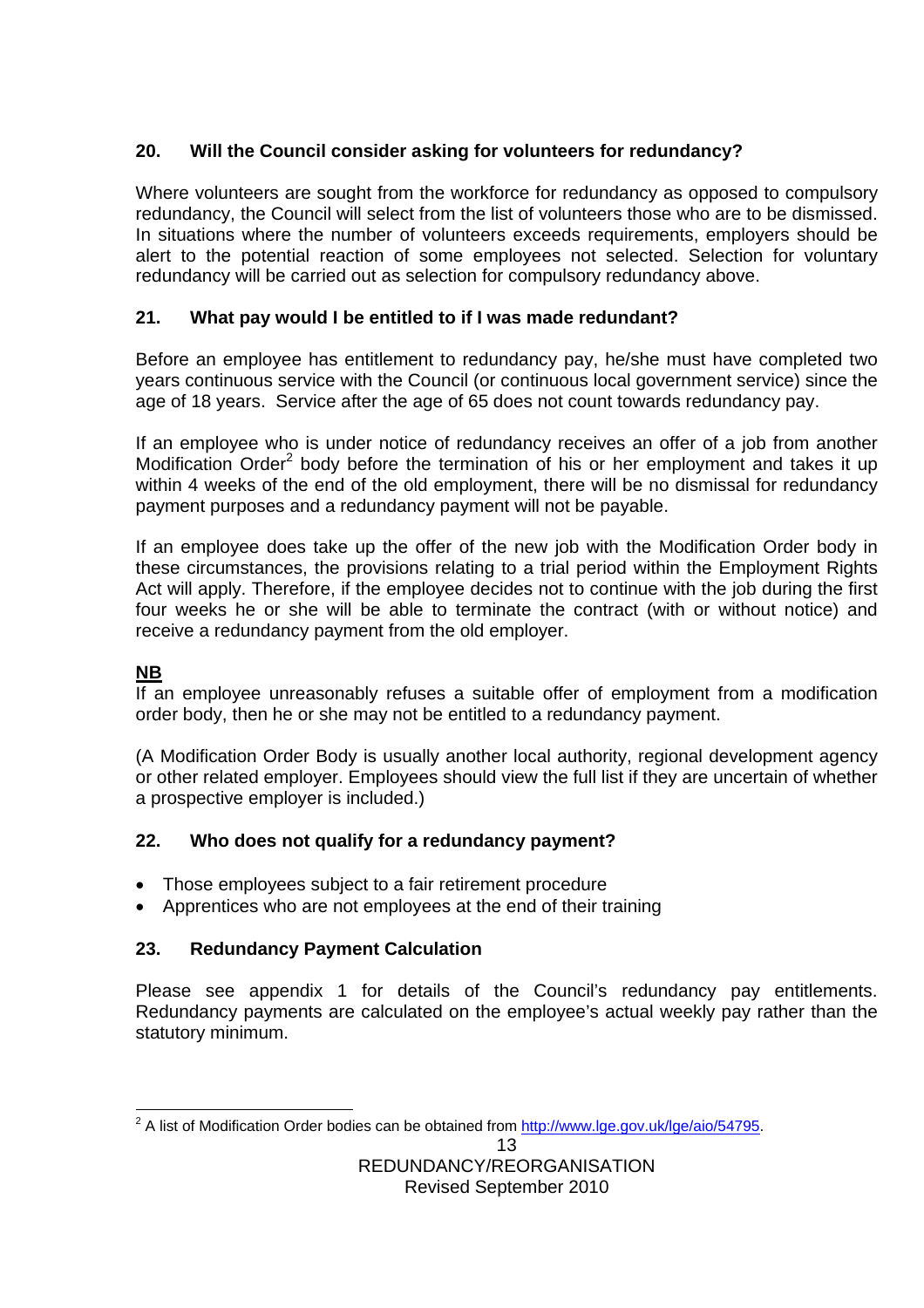The value of all unused annual leave is to be considered remuneration and as such will be paid via payroll with appropriate tax and National Insurance deductions made.

Pay and benefits are taxed in the normal way while notice of redundancy is being served.

Compensation of redundancy is not subject to tax or National Insurance deductions provided it does not exceed £30,000. NB this limit is set by the Inland Revenue and is subject to change.

Employees over the age of 50 with two years service will be entitled to early release of benefits from their pension scheme which include the lump sum and ongoing annual pension.

## **24. What notice would I get if I were to be made redundant?**

If you were dismissed by reason of redundancy, you would be entitled to the period of notice stated in your contract of employment or to the relevant period of statutory notice if that is longer.

## **25. What happens if I am served with notice of redundancy and find a new job whilst I am working my notice?**

If an employee under notice of dismissal requests to leave prior to the end of their contractual notice period they will forfeit their right to a redundancy payment unless express permission has been received in writing. Permission will not be unreasonably refused but each case will be dealt with on its own merits.

Employees may issue the employer with a written counter-notice and this will not invalidate the right to a redundancy payment except where an employer successfully contests the application.

**26. Do I have the right of appeal against any decision to make me redundant?** 

Yes. The Council will follow the Statutory Minimum Dismissal Procedures in dealing with any redundancy situation which includes the employee being offered the right of appeal once a decision has been made.

#### **27. If an employee works part time but the manager wants a full time employee. Can a manager dismiss this part time employee by reason of redundancy if they will not work full time?**

Part time employees cannot be treated less favourably than full time employees. If there are clear business reasons why a job cannot be undertaken on a part time basis or job share arrangement for example, then each case would need to be considered on an individual basis and advice sought from HR to enable an evaluation of the circumstances to be made.

## **28. If I am on a fixed term contract what might happen to me if there is a potential redundancy situation?**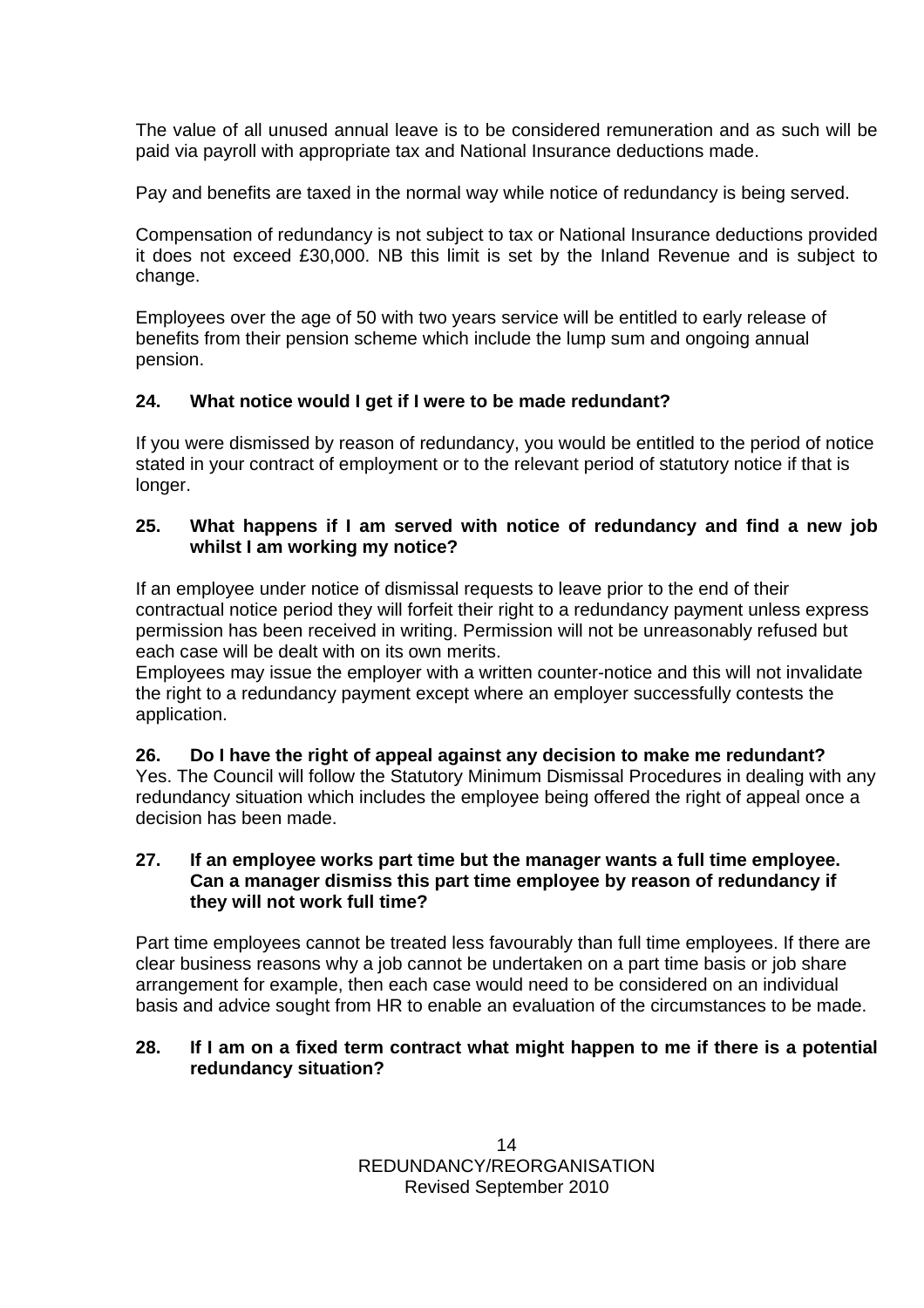The Fixed-term Employees (Prevention of Less Favourable Treatment) Regulations 2002 provides that employees on fixed term contracts should not be treated less favourably than comparable permanent employees, on the grounds that they are fixed term employees, unless this treatment can be objectively justified.

Selection for redundancy purely because of fixed term status is likely to amount to less favourable treatment.

Employees on fixed term contracts with 2 years service or more would be entitled to a redundancy payment if they are dismissed for redundancy.

### **29. One of the team is approaching age 65 and the service is restructuring and there is a potential redundancy situation. What should the manager do?**

Employees have the right to request to stay on after 65. Any such request must be considered but the fact that the service needs to reduce the number of its employees would be a valid reason for not agreeing to extend the employee's service. As long as the retirement procedure is followed correctly, and the employee is retired on the day before their normal retirement date (the day before their 65th birthday), the employee's service is brought to an end by reason of retirement and then do not have a claim for redundancy. Managers should not agree an extension of service just to enable an employee to access a redundancy payment. If there is a service need to retain an employee over 65, even where the service is downsizing, then a new intended retirement date should be agreed, and the retirement procedure followed.

## **30. How should a manager manage a redundancy situation where an employee is on long term sickness absence?**

In the case of those who are on long term sick leave, it is necessary for the manager to obtain medical advice about their position via HR. This advice will indicate to the manager whether:

• The employee is fit to participate in the selection process for posts

• The likely date of return to work

• Any particular arrangements or support which will need to apply to the employee during the selection process and/or on their return to work.

• This assessment by occupational health will indicate whether the

employee is considered to be disabled under the Disability Discrimination Act. Should the employee be determined to be fit to participate in the selection process, then the manager should include them in any arrangements to select for posts in the new organisational structure. The manager should take account of reasonable adjustments necessary in the selection process should the employee be identified as 'disabled'. Please refer to HR for further guidance.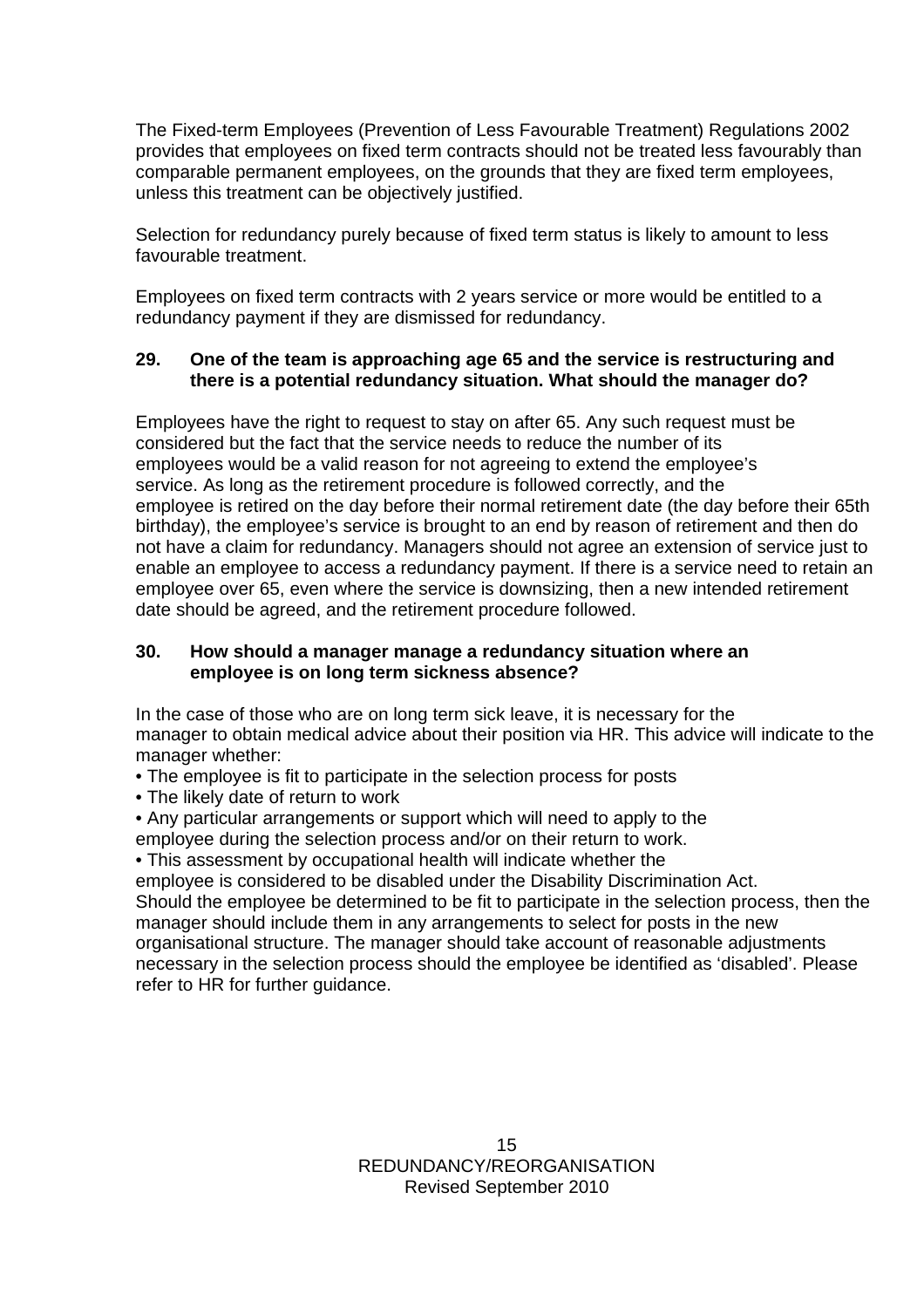#### **31. What should a manager do if there is a redundancy situation and an employee who is on long term sickness absence is not fit to participate in the selection process?**

Each case will have to be considered upon its own merits depending on the circumstances of the case. In such cases, managers are advised to talk to HR for further advice.

## **32. How should a manager handle a redundancy situation which includes a disabled employee?**

Disabled employees have the right not be treated less favourably because of their disability or impairment. It is not discriminatory to include disabled people in the redundancy selection process. However, the effect on the individual must be borne in mind. Where the arrangements, for example the selection process, made by the employer as part of the redundancy process put the disabled person at a substantial disadvantage, it will be necessary for the manager to make reasonable adjustments. It may be necessary to allow for the employee to apply for jobs in other areas or it may mean that a transfer to another job may not need a competitive interview. Managers are advised to speak to HR for further advice in such cases.

## **33. Who does this policy apply to**

All permanent Boston Borough Council employees including new employees still subject to their probationary period.

Employees on temporary/fixed term contracts who have completed one year's service with the Council as the date of implementation of any changes.